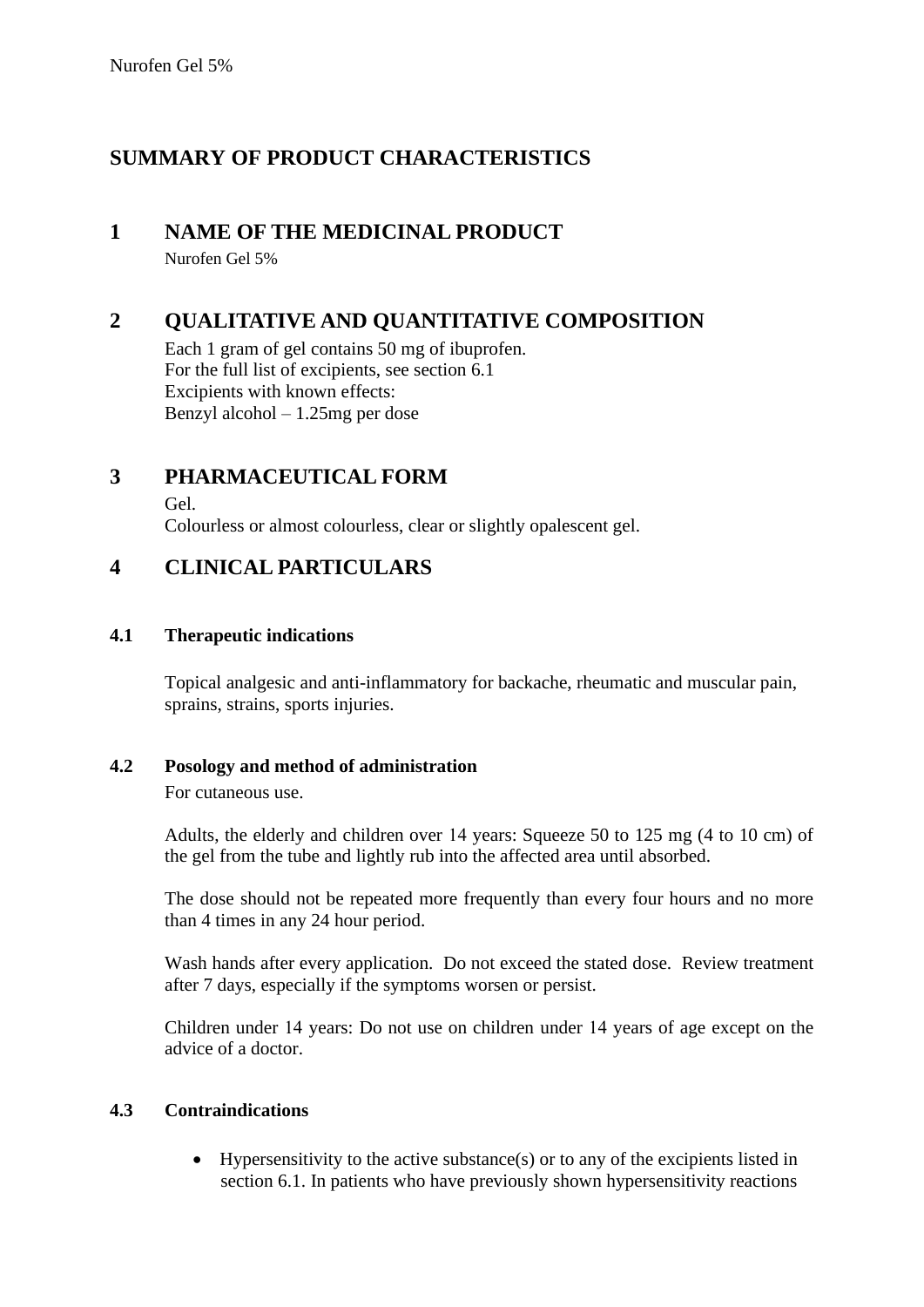(e.g. asthma, rhinitis or urticarial) in response to ibuprofen, Acetylsalicylic acid (aspirin), or other non-steroidal anti-inflammatory drugs.

- Do not use in third trimester of pregnancy.
- Not to be used on broken or damaged skin.

#### **4.4 Special warnings and precautions for use**

Discontinue immediately if rash develops. Apply with gentle massage only. Avoid contact with eyes, mucous membranes and inflamed or broken skin. Hands should be washed immediately after use. Not for use with occlusive dressings.

Speak to a pharmacist or doctor before using this product if: You are taking aspirin or any other pain relieving medication. You are pregnant. You have asthma

Not to be used in children under 14 years.

Oral NSAIDs, including ibuprofen, can sometimes be associated with renal impairment, aggravation of active peptic ulcers, and can induce allergic bronchial reactions in susceptible asthmatic patients. Although the systemic absorption of topically applied ibuprofen is less than for oral dosage forms, these complications can occur in rare cases. For these reasons, patients with an active peptic ulcer, impaired hepatic function, a history of kidney problems or asthma should seek medical advice before using Ibuprofen gel as should patients already taking other painkillers.

If symptoms persist for more than 7 days, or worsen at any time, consult your doctor or pharmacist.

Patients should be advised against excessive exposure to sunlight of area treated in order to avoid possibility of photosensitivity.

Instruct patients not to smoke or go near naked flames - risk of severe burns. Fabric (clothing, bedding, dressings etc) that has been in contact with this product burns more easily and is a serious fire hazard. Washing clothing and bedding may reduce product build-up but not totally remove it.

Excipients: • This medicine contains 1.25 mg benzyl alcohol in each dose. Benzyl alcohol may cause allergic reactions and mild local irritation.

#### **4.5 Interaction with other medicinal products and other forms of interaction**

Non-steroidal anti-inflammatory drugs may interact with blood pressure lowering drugs, and may possibly enhance the effects of anticoagulants, although the chance of either of these occurring with a topically administered preparation is extremely remote.

Concurrent aspirin or other NSAIDS may result in an increased incidence of adverse reactions.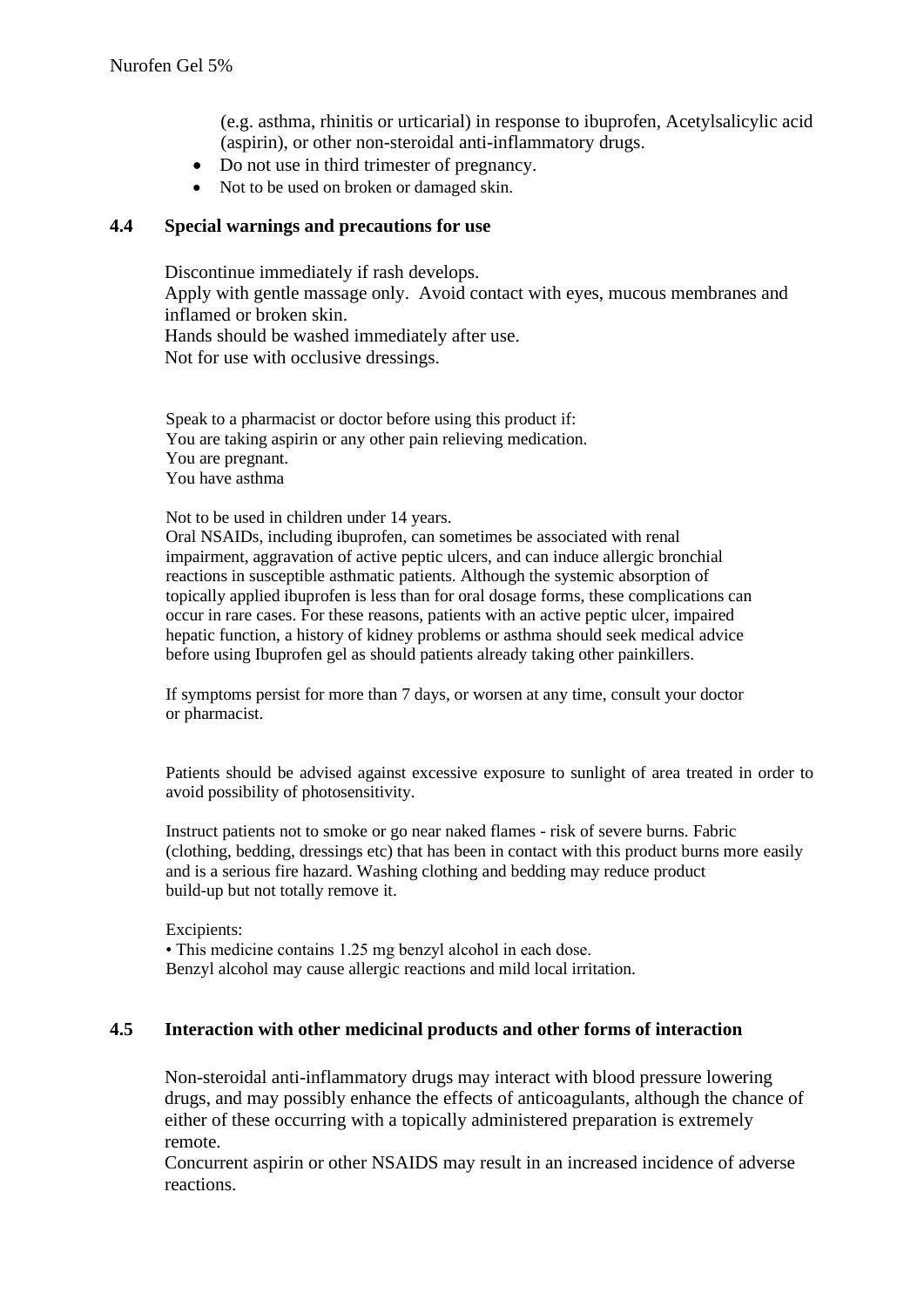#### **4.6 Pregnancy and lactation**

Not to be used during pregnancy or lactation.

Pregnancy:

Although no teratogenic effects have been demonstrated in animal experiments, ibuprofen should be avoided during pregnancy. During the last trimester of pregnancy there is a risk of premature closure of the fetal ductus arteriosus with possible persistent pulmonary hypertension. The onset of labour may be delayed and the duration of labour increased.

Lactation:

Ibuprofen appears in breast milk in very low concentrations but is unlikely to affect breast fed infants adversely

Fertility: No observed effects at this level of exposure.

### **4.7 Effects on ability to drive and use machines**

None known.

#### **4.8 Undesirable effects**

Systemic availability of topical ibuprofen is very low compared to orally administered NSAIDs. Adverse events, particularly those affecting the gastrointestinal tract, are less common with the use of topical ibuprofen.

The list of the following adverse effects relates to those experienced with topical ibuprofen at OTC doses (maximum 500 mg per day), in short-term use. In the treatment of chronic conditions, under long-term treatment, additional adverse effects may occur.

Adverse events which have been associated with ibuprofen are given below, tabulated by system organ class and frequency. Frequencies are defined as: Very common  $(>1/10)$ ; Common  $(>1/100$  and  $<1/10$ ); Uncommon  $(>1/1000$  and  $<1/100$ ); Rare  $(\geq 1/10,000$  and  $\leq 1/1000$ ); Very rare ( $\leq 1/10,000$ ); Not known (cannot be estimated from the available data). Within each frequency grouping, adverse events are presented in order of decreasing seriousness.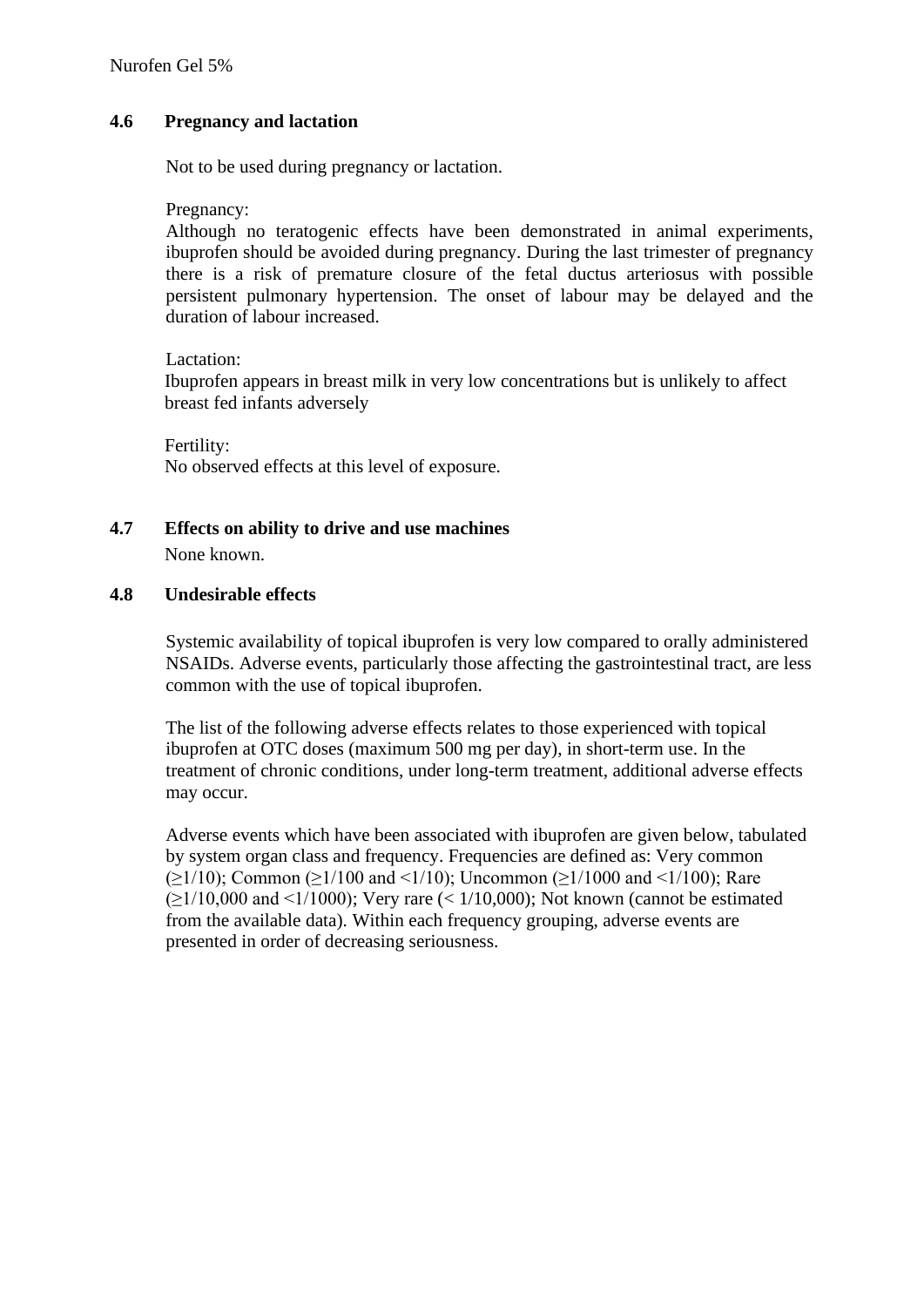#### **Table of Adverse Events**

| <b>System Organ Class</b>  | <b>Frequency</b> | <b>Adverse Event</b>          |
|----------------------------|------------------|-------------------------------|
| Immune System              | Not known        | Hypersensitivity $1$          |
| <b>Disorders</b>           |                  |                               |
| Gastrointestinal           | Not known        | Abdominal pain,               |
| <b>Disorders</b>           |                  | dyspepsia                     |
| Renal and Urinary          | Not known        | Renal impairment <sup>2</sup> |
| <b>Disorders</b>           |                  |                               |
| General Disorders and      | Not known        | Application site              |
| <b>Administration Site</b> |                  | reaction $3$                  |
| Conditions                 |                  |                               |
| Skin and subcutaneous      | Not known        | Photosensitivity              |
| tissue disorders           |                  | reactions                     |

#### **Description of Selected Adverse Reactions**

<sup>1</sup> Hypersensitivity reactions have been rarely reported following treatment with oral and topical ibuprofen. These may consist of (a) non-specific allergic reactions and anaphylaxis, (b) respiratory tract reactivity comprising asthma, aggravated asthma, bronchospasm or dyspnoea, or (c) assorted skin disorders, including rashes of various types, pruritus, urticaria, purpura, angioedema and, more rarely, exfoliative and bullous dermatoses (including toxic epidermal necrolysis and erythema multiform).

 $2$  Renal impairment (can occur in patients with a history of kidney problems.)

<sup>3</sup> The most common undesirable effects are application site reactions.

#### **Reporting of Suspected Adverse Reactions**

Reporting suspected adverse reactions after authorisation of the medicinal product is important. It allows continued monitoring of the benefit/risk balance of the medicinal product.

Any suspected adverse events should be reported to the Ministry of Health according to the National Regulation by using an online form: [https://sideeffects.health.gov.il](https://sideeffects.health.gov.il/)

#### **4.9 Overdose**

Overdosage with a topical presentation is unlikely.

Symptoms of severe ibuprofen overdosage (e.g. following accidental oral ingestion) include headache, vomiting, drowsiness and hypotension. Correction of severe electrolyte abnormalities should be considered.

In children ingestion of more than 400 mg/kg may cause symptoms. In adults the dose response effect is less clear cut. The half-life in overdose is 1.5-3 hours.

#### **Symptoms**

Symptoms of Ibuprofen overdose include headache, vomiting, drowsiness and hypotension. Most patients who have ingested clinically important amounts of NSAIDs will develop no more than nausea, vomiting, epigastric pain, or more rarely diarrhoea. Tinnitus, headache and gastrointestinal bleeding are also possible. In more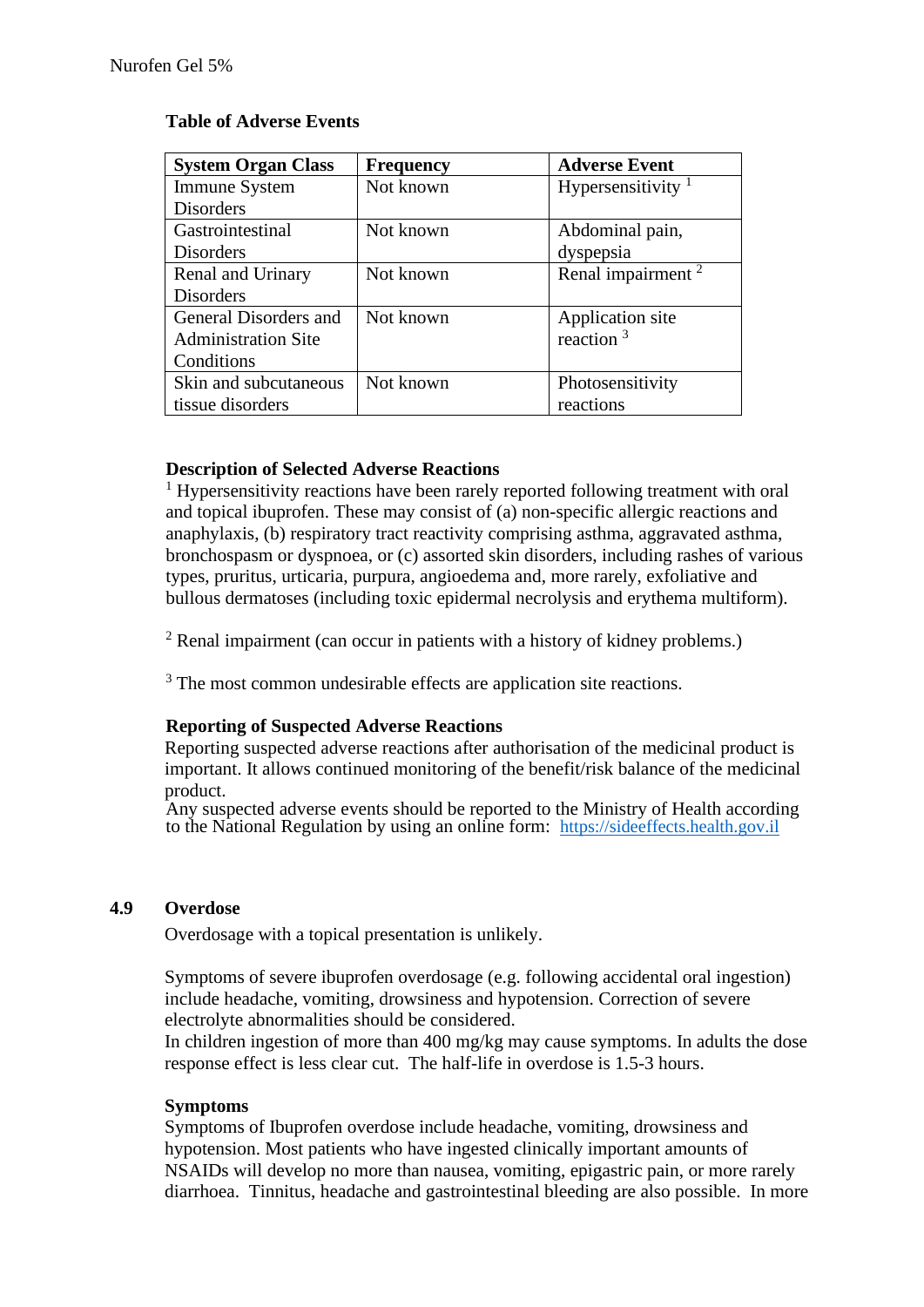serious poisoning, toxicity is seen in the central nervous system, manifesting as drowsiness, occasionally excitation and disorientation or coma. Occasionally patients develop convulsions. In serious poisoning metabolic acidosis may occur and the prothrombin time/INR may be prolonged, probably due to interference with the actions of circulating clotting factors. Acute renal failure and liver damage may occur. Exacerbation of asthma is possible in asthmatics.

#### **Management**

Management should be symptomatic and supportive and include the maintenance of a clear airway and monitoring of cardiac and vital signs until stable. Consider oral administration of activated charcoal if the patient presents within 1 hour of ingestion of a potentially toxic amount. If frequent or prolonged, convulsions should be treated with intravenous diazepam or lorazepam. Give bronchodilators for asthma.

## **5 PHARMACOLOGICAL PROPERTIES**

#### **5.1 Pharmacodynamic properties**

Pharmacotherapeutic group: Anti-inflammatory preparations, non-steroids for topical use.

ATC code: M02AA13

Ibuprofen is a non-steroidal anti-inflammatory drug which is effective as an analgesic and anti-inflammatory after both systemic and topical administration.

The gel is for topical application. It contains the active ingredient, ibuprofen, a phenylpropionic acid derivative which exerts its anti-inflammatory and analgesic effects directly in inflamed tissues underlying the site of application, mainly by inhibiting prostaglandin biosynthesis. Because it is formulated in an aqueous/ alcoholic gel, the preparation also exerts a soothing and cooling effect when applied to the affected area.

#### **5.2 Pharmacokinetic properties**

Specially formulated for external application, the active ingredient penetrates through the skin rapidly and extensively (approximately 22% of a finite dose within 48 hours), achieving high, therapeutically relevant local concentrations in underlying soft tissues, joints and the synovial fluid, whilst producing plasma levels that are unlikely to be sufficient to cause any systemic side-effects, other than in rare individuals who are hypersensitive to ibuprofen. Furthermore, there do not appear to be any appreciable differences between the oral and topical routes of administration regarding metabolism or excretion.

#### **5.3 Preclinical safety data**

No relevant information additional to that contained elsewhere in the SPC.

## **6 PHARMACEUTICAL PARTICULARS**